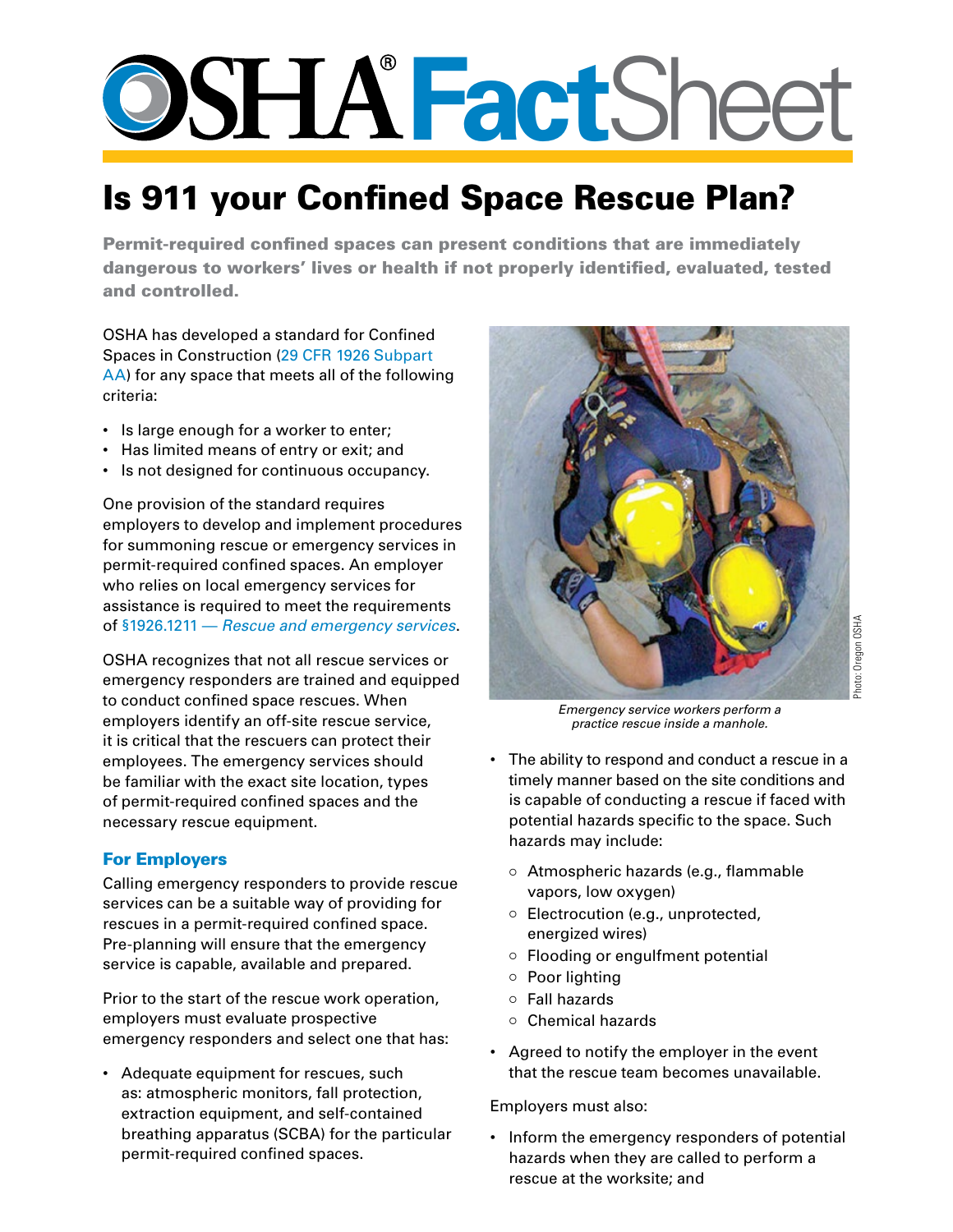- Provide emergency responders with access to all permit-required confined spaces. Such access may include:
	- o Information on access routes, gates or landmarks
	- $\circ$  A project site plan if necessary
	- { GPS coordinates if in a remote location

Additionally, employers should ensure that:

- The most efficient means to contact emergency responders is available;
- Any changes to the project site conditions are communicated to the rescue service; and
- Emergency responders are willing to visit the site and conduct a joint training exercise with the employer.

#### For Emergency Service Providers

Permit-required confined space emergencies can threaten workers' safety and health. Talking with the employer about the hazards they might encounter will assist in preparing for the situation. The following are some questions responders should be able to answer when an employer requests their services:

- Are you able to respond and conduct a rescue in a timely manner based on the site conditions?
- Do you have the appropriate equipment for response and rescue, such as: atmospheric monitors, fall protection, extraction equipment, and self-contained breathing apparatus (SCBA) for the particular permit-required confined spaces?
- Are you prepared for the hazards the employer has identified?
	- { Atmospheric hazards (e.g., flammable vapors, low oxygen)
	- $\circ$  Electrocution (e.g., unprotected, energized wires)
	- $\circ$  Flooding or engulfment potential
	- $\circ$  Poor lighting
	- { Fall hazards
	- $\circ$  Chemical hazards
- Are you trained for the hazards identified by the employer?
	- Hazard Communication training (HAZCOM)
	- $\circ$  Respiratory Protection training
	- o Hazardous Material training
	- HAZWOPER training
	- { Hazard recognition
	- $\circ$  Can you cope with other hazards the company may have identified on the site?
	- $\circ$  Do you need to develop a new procedure for these hazards/conditions?
- Has the employer provided you with the **exact** location of the work site?
	- o Information on access routes, gates or landmarks
	- $\circ$  A project site plan if necessary
	- GPS coordinates if in a remote location
- Can you visit the site and hold a practice rescue?
- Does the company know the best way to contact you?
- How would the company communicate any changes to site conditions throughout the project?
- Could other emergencies or group training preclude you from responding and how will that be communicated?

OSHA encourages all emergency service providers to work closely with employers who request their services for permit-required confined space rescues. Pre-rescue planning, communication, and effective coordination of rescue activities are critical in the event that a life-threatening incident should occur.

Private sector commercial emergency service providers are covered by Federal OSHA and must comply with the provisions of [§1926.1211.](http://www.osha.gov/pls/oshaweb/owadisp.show_document?p_table=STANDARDS&p_id=997) Similarly, state and local government emergency service providers in a state with an OSHA approved state plan must comply with these requirements. See [www.osha.gov/dcsp/osp](http://www.osha.gov/dcsp/osp) for information on state-plan requirements.

For more information on confined spaces in construction, visit OSHA's website at: [www.osha.gov/confinedspaces.](http://www.osha.gov/confinedspaces)